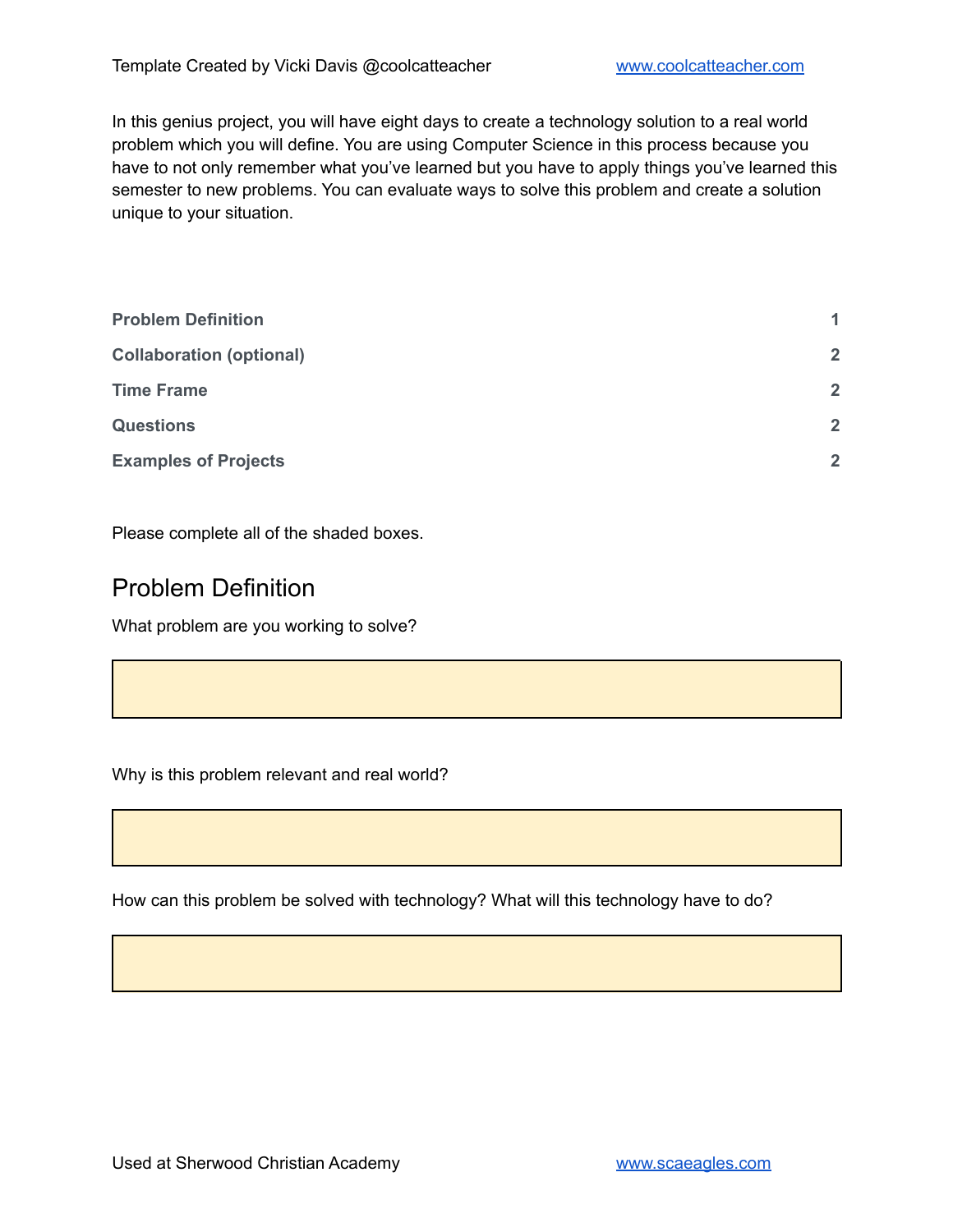# <span id="page-1-0"></span>Collaboration (optional)

Are you wanting to collaborate with others on this project? If so, why is this more than a one person job? What methods will you use to collaborate together?

Technology Tools that You're Considering Using

#### <span id="page-1-1"></span>Time Frame

You will create this project and a Google Slideshow overview of this project *(Which can include video.)* due on Thursday, December 9th discussing your problem, how you explored ways to solve this problem, mistakes you've made, and the final solution and work. Include any recommendations for other students who may choose to participate in this project. Do you believe you can complete this task in the time allowed?

## <span id="page-1-2"></span>**Questions**

What questions do you have about this project?

## <span id="page-1-3"></span>Examples of Projects

#### Some examples of projects include:

● **Create an app**. Identify a problem and use the MIT App [Inventor](https://appinventor.mit.edu/) to create a solution for the problem. Your problem might be something like understanding AI or another new technology and conveying accurate information to a certain audience. It might